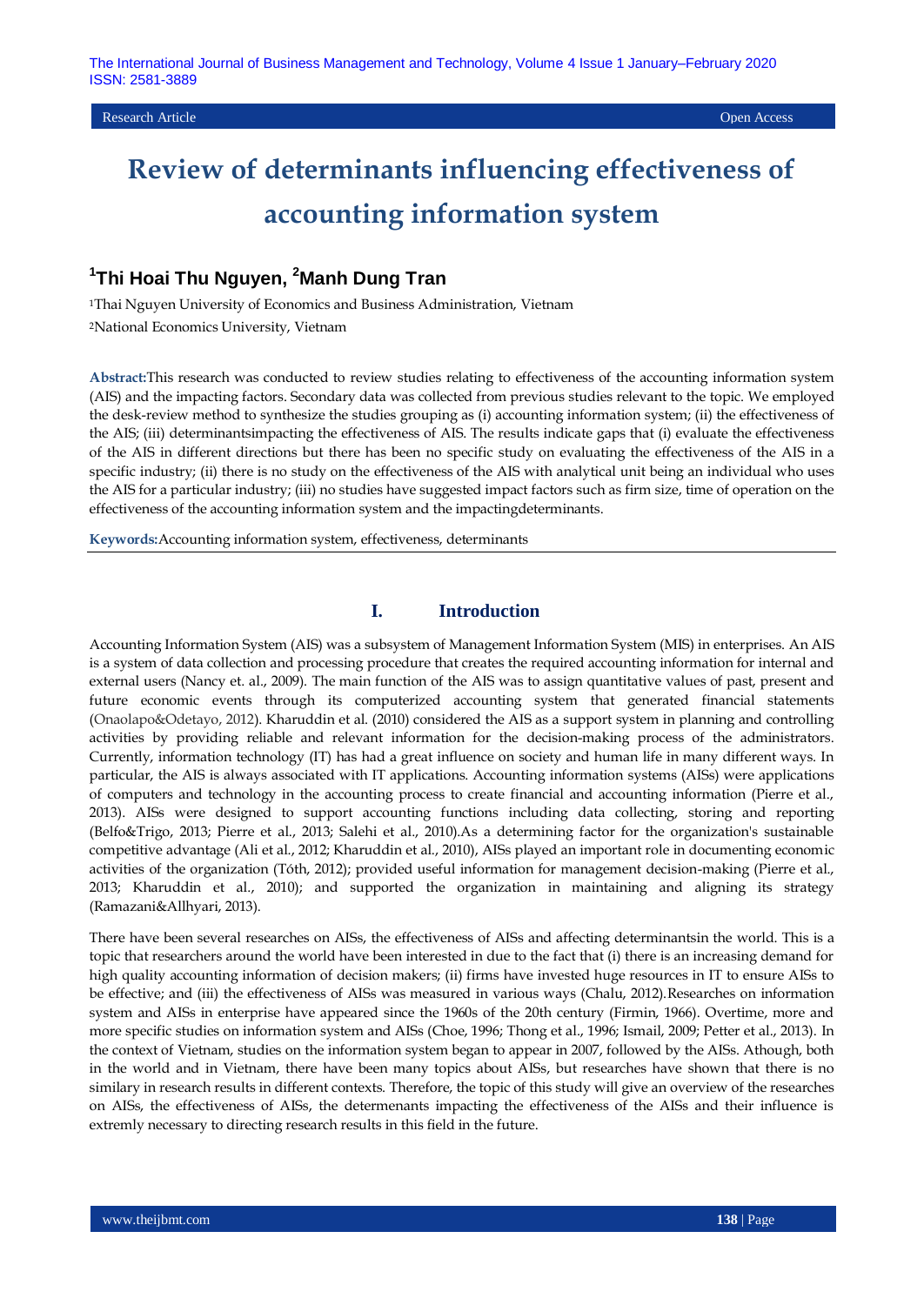#### **II. Literature review**

#### **2.1. Accounting information systems in enterprises**

The study of AISs in the world appeared in the 1960s of the 20th century. In 1966, Firmin (1966) mentioned the issue of accounting systems as management information systems. From 1970 to 1980, researchers began analyzing the impact of AIS characteristics on organizational performance; analyzing and designing AISs to serve the purpose of providing information for decision making processes (Gordon, 1976; Gordon et al., 1978); analyzing the AISs from the user's perspectives (Marshall, 1972).

From 1980 to 1999, studies on AISs during this period focused on data verification, responsibility for managing information systems and making decisions (Poston &Grabski, 2000); the influence of user"s determinants (such as user participation, user involvement, user attitude, etc.) on the development of AISs (Barki&Hartwick, 1994; Choe, 1996; Choe 1998); the relationship between the development of AISs and investment decisions (Mitchell et al., 1997) controlling short-term issues such as costs and cash flows (Ismail, 2009). In the 1990s, the Enterprise Resource Planning (ERP) system was widely deployed in multinational corporations in the world. During this period, researches combining information systems and AISs began to appear through the study of ERP. Most of the early studies on ERP were basically descriptive studies: the critical success determinants when implementing ERP systems, the organizational impact of ERP systems, the economic impact of ERP systems... (Grabski et al., 2011). The theoretical trend in AISs in these years was mainly based on the theory of computer science, the theory of organization and the theory of psychology. By 1995 the theory of AISs had started to anchor on both economic and statistical theories. Research methods of AISs in this period were mainly model building, survey/ archival, field and case studies and case studies, experimental studies (Poston &Grabski, 2000).

In the period of 2000-2009, the study of AISs focused mainly on topics related to the organization and management of information systems, auditing and internal control, and supporting tools for decision-making, artificial intelligence (Ferguson &Seow, 2011, Sajady et al, 2008).Theoretical trends also have a clear shift from computer science theory to economic and statistic theories to motivate AISs. Theory of cognitive and economic psychology accounts for nearly half of the studies on AISs (Ferguson &Seow, 2011). During this period empirical and archival research methods continued to be employed by researchers. Since 2010 upto now, the development of science and technology, especially the birth of the Fourth Industrial Revolution, has greatly affected the application of information technology in AISs. Over this time, research trends have focused on developing new research models, studies on ERP and AISs (Chalu, 2012; Belfo&Trigo, 2013; Ferguson &Seow, 2011). Theoretical trend has still been computer science theory but the theory of behavior, economics, cognitive psychology has become more popular.

In the context of Vietnam, studies on AISs have been since 2007 (Pham, 2007; Tran Phuoc, 2007) but academic researches on the effectiveness of AISs have been limited. The studies mainly use different approaches to AISs, including: access to the accounting subjects, accounting cycle, the accounting organization and so on (Nguyen, 2012; Ho, 2013; Dang, 2016). In recent years, the reseach trends have been to identify the elements that make up AISs (To, 2017); access to AISs on the computerization conditions (Vu, 2017); factors and influece of these factors on the success of AISs, quality of AISs (Nguyen, 2018). The overview shows that research topics on AISs in Vietnam approach in many different directions, most commonly in the direction of completing and organizing AISs at an enterprise unit and only a few studies have individual analytical units who use AISs.

After conducting overview of the research on AISs in enterprises, the authors realized that researches on AISs have received the attention of researhers around the world including Vietnam; research on AISs have many different topics; theoretical trends applied in the study of AISs include the theory of information systems, computer science and behavioral theory, economic theory and statistics.

#### **2.2.Effectiveness of accounting information system**

There have been several researches on the effectiveness of AISs in the world. Since the 70s of the 20th century, researchers have changed the direction of research from focusing on efficiency measurement criteria into effectiveness assessments (Myers et al., 1997). The effectiveness of the AISs was measured according to various aspects such as qualitative and quantitative; technical, personal or human, organizational and environmental, tangible and intangible, financial and non-financial perspectives. Previous studies on information systems suggested that the effectiveness of an information system was the user"s satisfaction of the used information or the users" system perception about whether the level of the available information system met their demands or not (Ives et al., 1983; Marshall, 1972; Barki & Hartwick, 1994). In DeLone & McLean's Information Systems Success model (1992), effectiveness was understood as a part of success - the effectiveness of success. The effectiveness of an information system was shown in its ability to accomplish the goals of the information system itself (Hamilton & Chervany, 1981); to achieve the organizational goals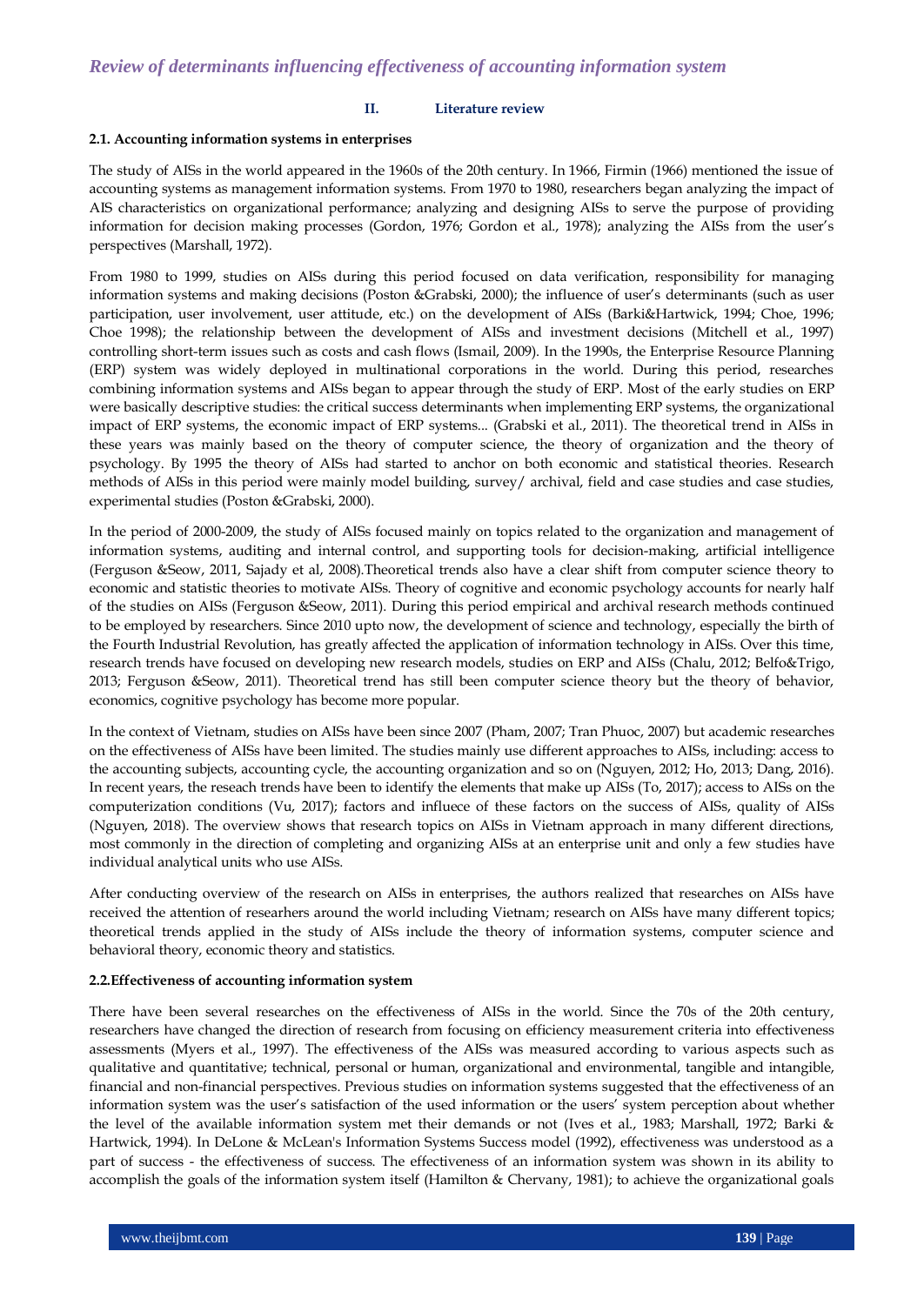(Raymond, 1990), to support executive"s decision-making tasks (Gordon et al., 1978; Pierre et al., 2013; Kharuddin et al., 2010; Thong & Yap, 1996; Sajady et al., 2008), which could add value to organization, produce positive changes in user"s behaviors and improve productivity (Gatian, 1994).

Since the 1980s and 1990s of the last century, scientists have studied the success of information systems from different approaches. Accessing to DeLone & McLean'sInformation Systems Success in terms of users" awareness and behavior, Davis (1989) built technology acceptance model (TAM), based on the theory of reasoned action of Fishbein&Ajzen (1975), with three important components: perceived usefulness, perceived ease of use and attitude toward using. This model explained behavioural action to use the system in relation to system acceptance. Users had beliefs in the system (ease of use and usefulness) that affected their attitude towards system using, and when system users thought the system was easy to use then they could perceive the usefulness of the system. TAM was revised and added new ideas to the model: behavioral intention to use (Venkatesh& Davis, 1996) which perceived the usefulness and intended use (Venkatesh& Davis, 2000).

In 1992, DeLone& McLean was based on the research framework proposed by Shannon & Weaver (1949) and Mason (1978) to build the first Information Systems Success model with six criteria including system quality, information quality, use, user satisfaction, personal impact and organizational impact. This is the researchers" most commonly-used model in measuring the success and effectiveness of a system.

Thong & Yap (1996) in the study of the effectiveness of information systems through the user satisfaction approach showed a number of principles when using the user satisfaction as a scale for the effectiveness measurement of the information systems. Firstly, researchers need to make explicit their chosen theories of assessing user satisfaction as a measure of the effectiveness of the system in their researches. Secondly, researchers need to make underlying assumptions about measuring the effectiveness of the information systems in their researches. The selected respondents to answer the survey must match the research objectives including system users, managers or staff in charge of information systems management. Thirdly, it is necessary to develop new user satisfaction instruments being psychometrically-sound and basing on theories that are better than the currently-criticized ones. Fourthly, the evaluation of the effectiveness of the information systems will require various assessment approaches including both subjective and objective measures. The evaluation of the information system effectiveness in this study was based on an objective assessment of the behavior of the system users.

By 1995, Pitt et al. (1995) inherited Information Systems Success model of McLean &DeLone (1992) and proposed additional adjustment of service quality criteria to reflect the role of information system in providing services to system users. In particular, service quality criteria included tangibles (i.e. physical facilities, equipment, and appearance of personnel), reliability and accuracy of service; responsiveness; assurance, and empathy (i.e. customer care policy) (Pitt et al., 1995). In their study, Pitt et al. mentioned that the user support from the departments of information systems management was an important factor of system user satisfaction.

Following the research of Pitt et al. (1995), Myers et al. (1997) added the work group impact to the model, considering that the work group impact was as important as an intermediate variable in the relationship between the individual and organization. This is reasonable because in order to achieve the successful information systems, it is required to have efforts from not only an individual or a fuctional division but also the efforts of the whole group of individuals and fuctional divisons.

However, Seddon (1997) suggested that it should be cautious to take service quality criteria into consideration because the information system was not one of the applications of information technology. At the same time, Seddon (1997) proposed an extended information systems success model based on DeLone& McLean"s (1992) with two new components of system use behaviors (including expectations about the future benefits of system use and the decision to use the system) and the behavioral consequences (i.e. system quality and information quality, perceived usefulness, user satisfaction, net benefits to society). In his research, Seddon (1997) argued that the use criterion in DeLone& McLean"s information systems success model was necessary but not suitable in the case that the use of information systems was compulsory.

DeLone& McLean (2003) disagreed with the argument of Seddon (1997), argued that due to the complexity and multidimensional use of the system, the voluntary use of the system can be considered. Normally, the system could create online reports to send directly to the managers, but if the manager required to print the reports in hard copy for archiving and using for reporting process then the inefficient use of the system may cause redundancy of tasks and made the system ineffective. In addition, the use of the system may also depend on management levels. The senior management using levels could be measured by the number of applications of the system serving the decision-making process while junior management ones could be measured by their satisfaction with the system. Therefore, the model of Seddon (1997) might have missed the multi-dimensionalness of DeLone& McLean"s. In addition, the information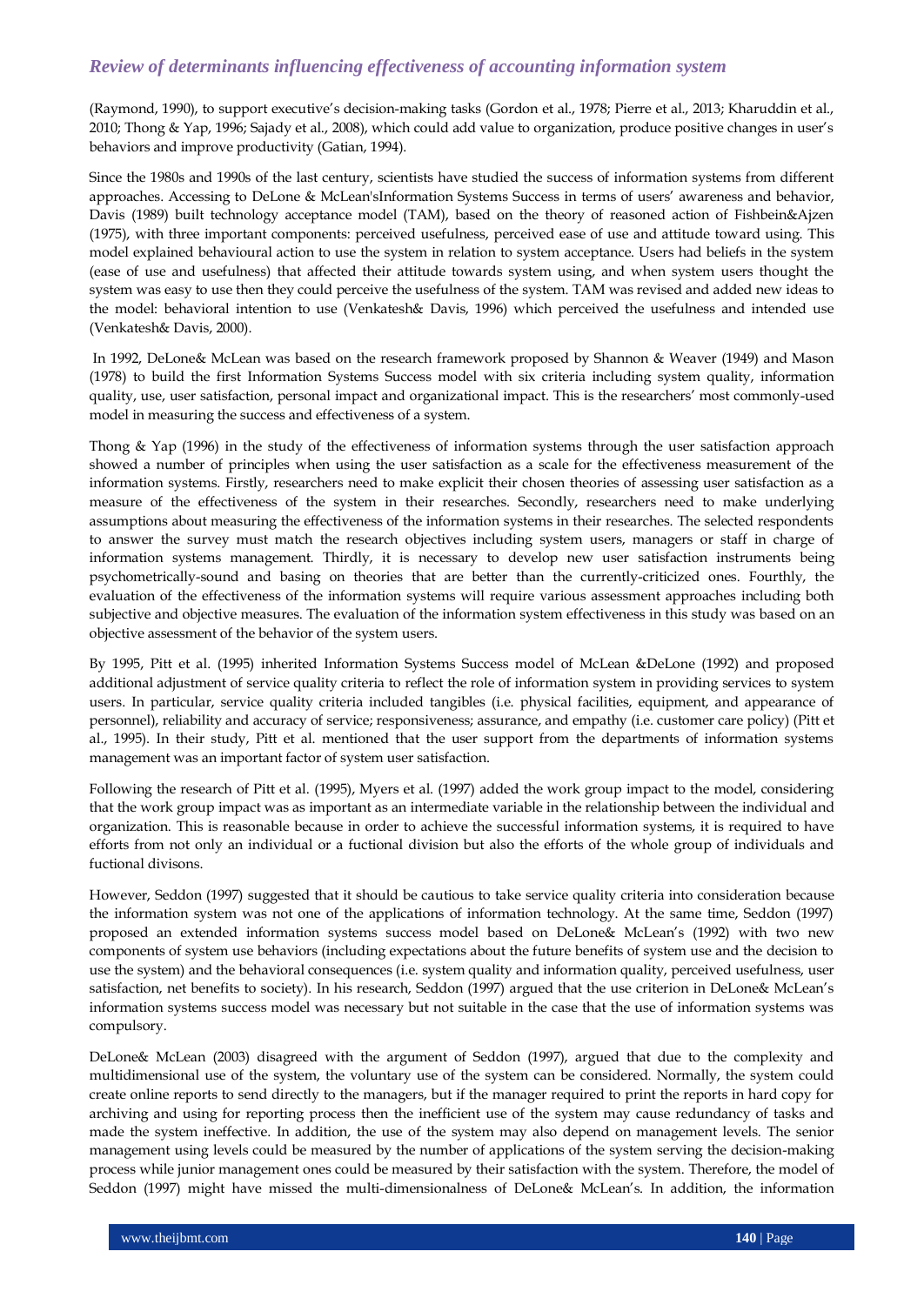systems success model of DeLone& McLean (2003) was updated with the "Intention to Use criterion", which showed the attitude of users, and retained the current "Use" one, which showed the user behavior.

Gable et al. (2003) developed the information systems success model of DeLone& McLean (1992) and Myers et al (1997) in the context of ERP in the public sector. In this study, Gable et al. (2003) found that satisfaction was a measure of success, not an aspect of success. Accordingly, satisfaction included personal impact, organizational impact, system quality and information quality. Although this model was only tested in the public sector, it might still be suitable for assessing the success of the ERP system in the private sector.

In the circumstance of Vietnam, research on the effectiveness of AISs have been limited. Vu (2017) used Balanced Score Card (BSC) to evaluate the effectiveness of integrated AISs in ERP environment. Based on the background theory of the effectiveness of information system, BSC theory of Kaplan and Norton (1992), model ofDeLone and McLean (1992), the author uses qualitative and quantitative research methods that show that businesses often evaluate AISs after implementing AISs from 6 to 12 months. This evaluation has greatly supported the development of businesses, improved business capacity and contributed to market responsiveness. However, this study only assesses the effectiveness of an enterprise management unit, not considering the impact of ERP system quality and users of AISs.

Nguyen (2018) with a doctoral thesis on the determinants affecting the success of AISs in Vietnamese firms, based on the background theories: Technology acceptance model of Davis (1989), Information systems success model of DeLone& McLean (1992, 2003), the measurement model of the success of corporate governance system of Gable et al. (2003), the model of determinants affecting the success of Petter et al. (2013) to propose theoretical models with 11 research hypotheses. The qualitative and quantitative methods used by the author have shown that the measurement results of the success of AISs in Vietnamese enterprises have 82.8% positively affecting accountants, 90.9% positively affect the quality of information and 91.9 % positively affect the quality of the system.

From the research overview of the effectiveness of AISs in the world and in Vietnam, the authors found that the effectiveness of AISs is approached in different ways such as the satisfaction of system user, technology acceptance model, information systems success model and so on. In our research, we are based on information systems success model of DeLone& McLean (1992, 2003) as a basis for measuring the effectiveness of AISs, because according to DeLone& McLean (1992), effectiveness is understood as part of success, efficiency of success.

#### **2.3. Determinants influencing effectiveness of accounting information system**

Since an AIS is a subsystem of the management information system, besides reviewing the research on the determinants that impacted AIS effectiveness, the author also conducted an overview of studies on those of information systems, information technology and ERP. Moreover, measuring AIS effectiveness mentioned in the previous contents was equivalent to measuring the effectiveness of the information systems, thus finding the determining factors on effective systems, information quality, system quality, user satisfaction, deployment and operation of systems, and success of systems, etc was also considered.

Choe (1996), with the study on the relationship between the implementation of AISs, found out the influencing factors and the development levels of AISs by using qualitative and quantitative research methods, in which data was collected through a survey questionnaire of 450 AIS users from 107 subordinate units such as general accounting, finance, tax and cost accounting. The research results showed that the system user was one of the determinants affecting the successful use of the ERP system. The system users were responsible for operating the AIS, including the process of inputting data, processing data and generating output information (Al-Hiyari et al., 2013). User participation was the key to the success of information systems development (Barki&Hartwick, 1994). Therefore, system users had an important role, contributing to the effectiveness of the system. Choe (1996) argued that system user experience was measured by a number of working years showing the ability of information system staff, i.e. the experienced system users could use the system better. Wiechetek (2012) and Toth (2012) also agreed and showed that system users' experience played an important role in the implementation and operation of AISs. In addition, the analysis results showed a positive correlation between the support of senior managers and the performance of AISs.

Thong et al. (1996) studied on managerial support, external expert support and information systems implementation in small enterprises. The authors argued that in order to effectively implement the information systems, although top management support was an essential element, it was not as crucial as the expertise of the system consultant and supplier. By an empirical study on the importance of the management support and the expertise of external experts on the systems in 114 small businesses in Singapore, the authors tested the research model using the Partial least squares (PLS) method, which showed that in the implementation of an information system, the support of managers had a positive impact on the effectiveness of the systems; however, the expertise of external experts was even more important especially in small-sized enterprises with limited resources.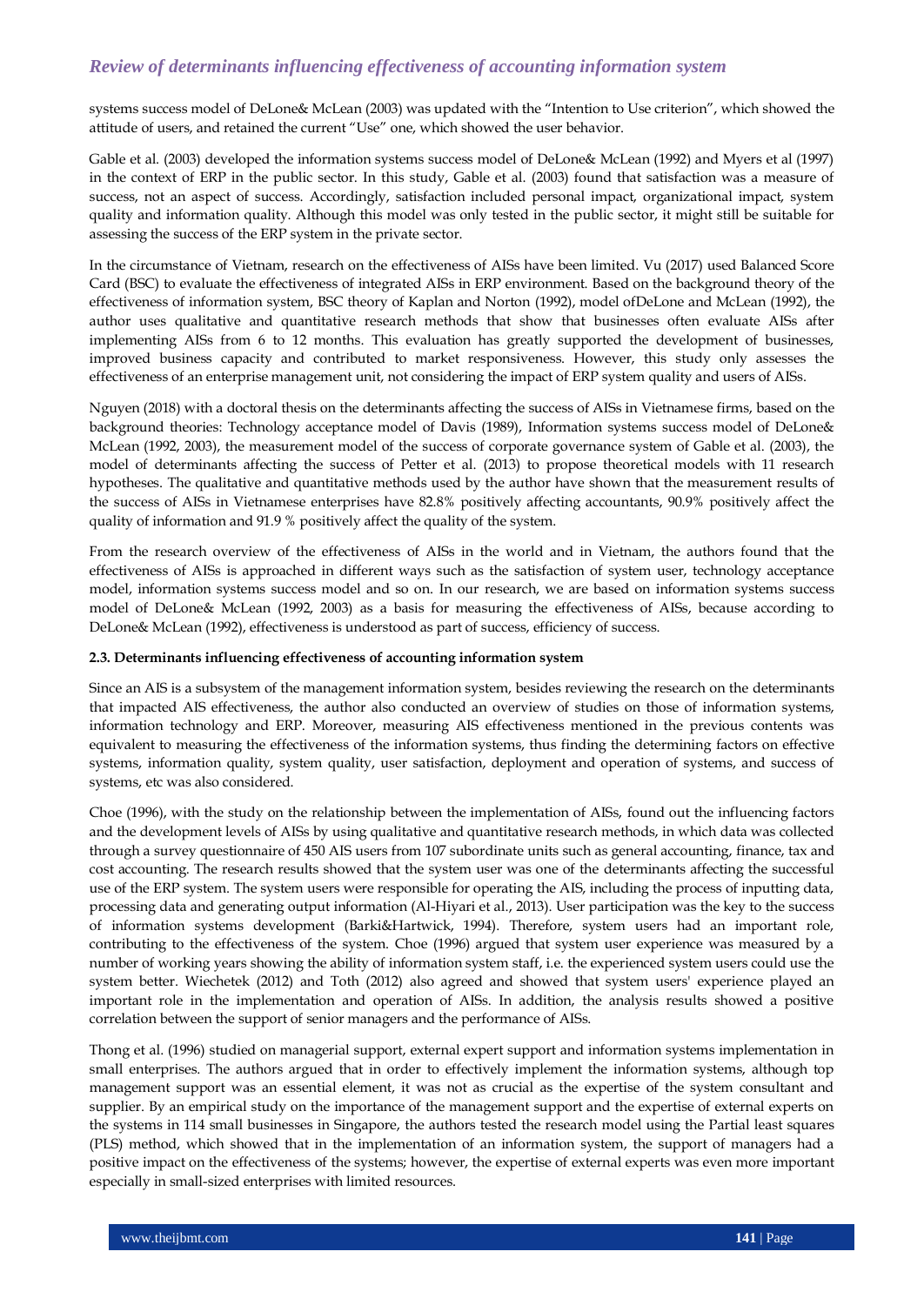Byrd & Turner (2000), with the study on measuring the flexibility of accounting information system infrastructure, believed that the development and improvement of infrastructure is a top priority in overall management of information technology systems. In addition, Byrd & Turner (2000) has affirmed that the flexibility of information systems was positively related to reducing costs and creating competitive advantages for organizations. They believed that system flexibility was one of the key components that could enable information technology to handle changes in the business environment. In line with this view, Wiechetek (2012) argued that the infrastructure and flexibility of information systems was effective for information systems implementation. If a system was developed and implemented but did not fit the organization's characteristics then it would produce such organizational issues as compulsory changes of organizational policies and procedures to match the new system or to eliminate the new system (Thong et al., 1996).

Based on the theoretical model of Thong et al. (1996), De Guinea et al. (2005) conducted a test in the Canadian context and added the model of Thong et al. (1996) a dependent variable of intention of system expansion. With a sample of 105 users at small-sized businesses in a small town of western Canada, the results showed that both manager support and system vendor support were required for the effectiveness of the information system in small Canadian businesses. Despite being conducted in two different contexts, both studies showed that management support was an independent variable of an effective information system, and the effectiveness of the information systems included: user satisfaction, organizational impact, overall information system effectiveness. However, there were a number of differences between the two research results. While De Guinea et al. (2005) demonstrated that there was a relationship between manager support and user satisfaction, Thong et al. (1996) illustrated that this relationship was not significant. The reason for this difference was that Thong et al. (1996) only conducted the survey with manager respondents. The research in Canada did not show any positive relationships between an effective consultant and an effective information system, which was in contrast to the results in Singapore. From the study of De Guinea et al (2005), there were differences in research results in two different contexts and different survey respondents.

Ismail (2009) examined the factors affecting the effectiveness of the implementation of accounting information systems in Malaysia, basing on Attawell"s technology diffusion theory (1992) and Wernerfelt's organization theory (1995) to build a research model and conduct surveys of managers of small and medium-sized businesses in Malaysia. By using SPSS software to analyze data and the Likert scale from 1 to 5, the research results showed that there was a positive relationship between managers" accounting knowledge, vendors" effectiveness and accountingfirms" effectivenessand effectiveness of the accounting information systems; No significant relationship was found between the sophistication of AISs, managerparticipation in AIS implementation, Manager AIS knowledge, effective consultants, government agencies and AIS effectiveness. Therefore, in contrast to the study of De Guinea et al (2005), Ismail (2009) argued that there was no significant relationship between consultants and AIS effectiveness in small and medium-sized enterprises. The reason for this argument, according to Ismail (2009), could be the development of information technology and systems that provided user-friendly and easy-to-use features during the operation of the system.

Ifinedo (2008) conducted a survey in two Nordic countries and used SEM method to analyze the data. The results showed that three potential determinants, including business vision, top management support, external expertise, had a positive influence on the ERP success, in which the external expertise was emphasized as the most important factor. The research results also found that a large investment in information technology had a positive impact on the organization and it was a must to know how to make the information system useful for achieving the organizational goals.

Doom et al. (2010) identified 13 determinants contributing to the success of ERP implementation in Belgian SMEs, which could be listed as follows: senior management support, vision, strategic goals and business plan, user involvement, focus on user requirements, internal communication, business culture, relationships with suppliers, project approaches, external consultants, training process, planning, project team management and project team compositions. Accordingly, Doom et al. (2010) stated that in addition to organizational factors, managers, external consultants, the focus on system users and internal organizations should also be scrutinized for a successful ERP system implementation.

Toth (2012) stated that the capacity of a system user was one of the most important elements of an AIS. The capacity of a system user consisted of professional competence, communication ability and experience (Aziz et al, 2012). Sharing and processing information between accountants and others in the same AIS was essential (Daoud&Triki, 2013). In addition to communication capacity, system users were required to have information technology skills because nowadays all organizations have applied information technology in their operations; mastering technology skills could help system users make effective use of information technology applications, especially providing high quality information for decision making (Sajady et al., 2008). Previously, system users only focused on accomplishing the assigned task without understanding how the technology supported and handled their work, but in current era of technology development, system users, especially accountants, in addition to their professional knowledge, are required to understand the ways of the information system tools they are using (Tam, 2011). They are not only responsible for providing information as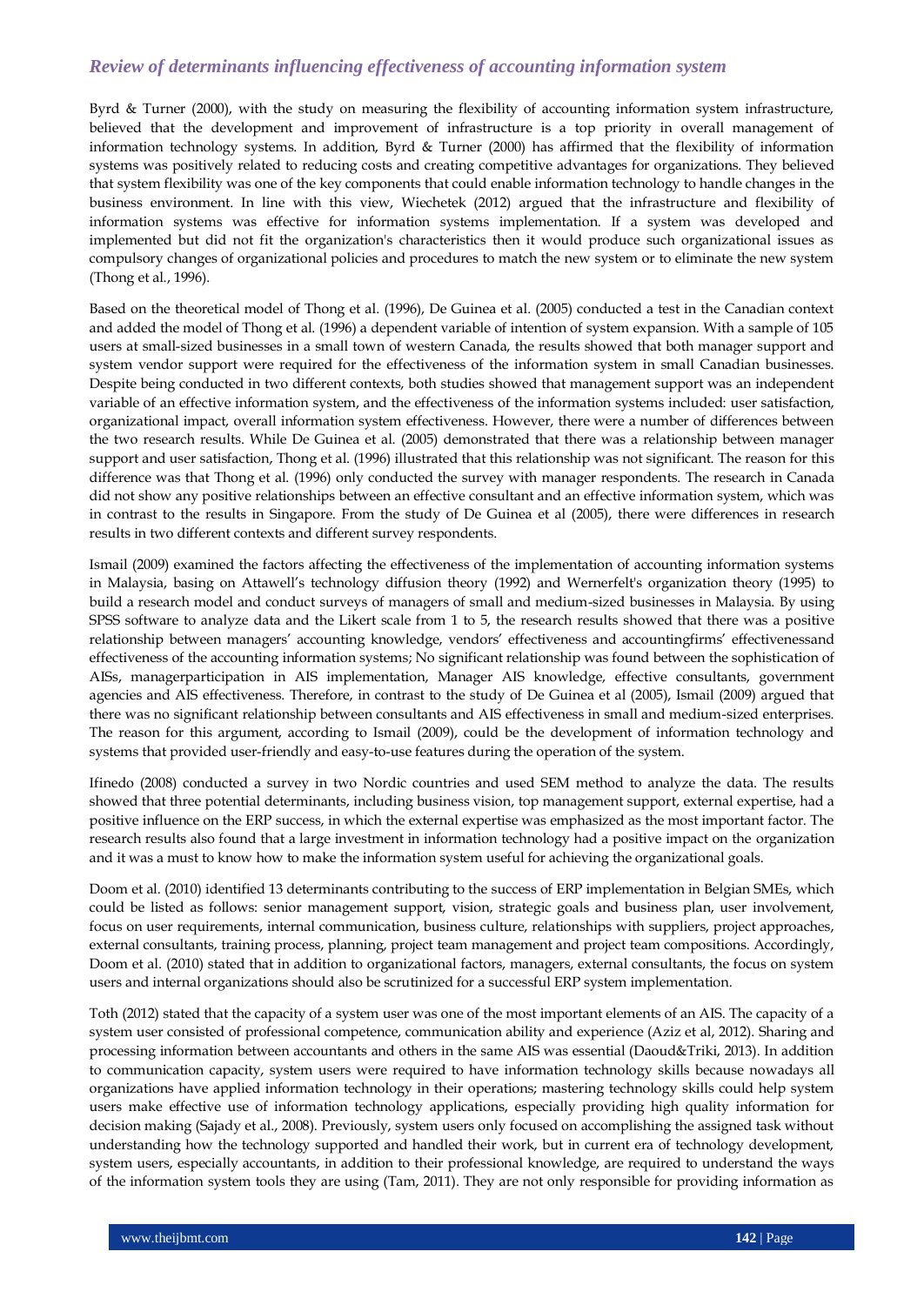required but also need to know how to interpret and explain the provided information as well, thus it is necessary for them to understand the operation of the information system (Daoud&Triki, 2013).

Petter et al. (2013) with the study of independent variables affecting the success of information systems suggested that although DeLone& McLean"s information systems success model since its inception in 1992 has marked a development in knowledge about the success of information systems, since then there has not been a comprehensive study of variables affecting the success of information systems yet. The author studied more than 600 articles, focusing on the results of 140 studies to identify 43 independent variables that affected the success of the information system and rearranging it into five groups, listed as: task characteristics, user characteristics, social characteristics, project characteristics and organizational characteristics. After that, the authors identified 15 success determinants that always affected the success of the information system as following: enjoyment, trust, user expectations, extrinsic motivation, infrastructure, task interdependence, task difficulty, attitudes toward technology, organizational role, user involvement, relationship with the system developer, domain external knowledge, management support, management processes, and organizational competence. The study also drew conclusions about the impact of each factor on the success scale of an information system: System quality, information quality, service quality, intention to use, use, user satisfaction and net benefits (i.e. organizational impact and individual impact). However, the limitations of the research were that it just considered the direct impact of independent determinants on the success of information systems, so there might be indirect effects or interactions among the determinants of information systems success. Another limitation of the research was that it merely showed the influencing factors but the level of the influence of these factors on the success of the information system. Moreover, the research only made a compilation of independent determinants influencing the success of information system in a general context yet different research contexts.

Lutfi et al. (2016) investigated the influence of technological, organizational and environmental determinants on the AIS in Jordan"s small and medium-sized enterprises, which conducted data collection from the survey questionnaire of 187 small and medium-sized enterprises in Jordan. Research results showed that the group of organizational factors (including organizational readiness, owner/ manager commitment) had a positive impact on AIS usage. The study showed that the level of management participation and their understanding of the importance of AISs could increase the ability to use AISs in enterprises. In addition, the research also indicated that management support is an important factor in deciding the use of AISs. Hence, it could be seen that the factor of managerial support is important in relation to the effectiveness of AISs.

In Vietnam, studies on determinants influencing the effectiveness of AISs are limited. Nguyen Huu Hoang Tho (2012) with the study of the determinants affecting the successful implementation of ERP in Vietnam, based on the information system success model of DeLone& McLean (2003) showed the impact of training factors, system quality and information quality on successful ERP implementation. In particular, training factors have the greatest impact. The research also showed that the attitude of using ERP affects the net benefits of enterprises, but the limitations of this study were that the non-representative, non-generic samples were selected in Vietnam.

Nguyen (2018) employed qualitative and quantitative methods in his research The results showed that independent variables including user and project characteristics indirectly affect success of AISs, through intermediaries that are a perception of usefulness, ease of use and use of technology.In addition, the management's support has not only had a direct impact on but alsao indirectly affected the success of AISs. This shows that the importance of the management's support will increase perception of usefulness of information system and impact on the success of AISs.

An overview of research on the determinants influencing the effectiveness of AISs shows that there have been many studies in the world. Each study has proposed different influencing determinants, using different background theoretical bases to build a research model, testing the relationship between the factors and the effectiveness of AISs by different methods. The selection of research contexts also gave different results in each study, showing that selecting the context and subjects of the survey is also an important task in the research. In addition, the review of studies also shows the direct and indirect impact of factors on the effectiveness of AISs. In the context of Vietnam, studies are mainly based on the context of enterprise, there have been no researches on influencing determinants in a particular firm.

## **III. Conclusion**

This research is conducted to review AISs, the effectiveness of AISs and the determinants influencing the effectiveness of AISs by using the desk-review method. We have reviewed articles in scientific journals, scientific conferences, doctoral theses etc. in the world and in Vietnam to analyze the theoretical background and research methods that are used. The research results show that the researches on the effectiveness of AISs are topic of interest to researchers. However, the evaluation of the effectiveness of AISs is still in different directions, there has been no study on the effectiveness of AISs in an specific industry. In addition, the studies on the determinants influencing the effectiveness of AISs in the world are based on the views of managers and users of the system. In Vietnam, studies mostly focused on assessing the quality of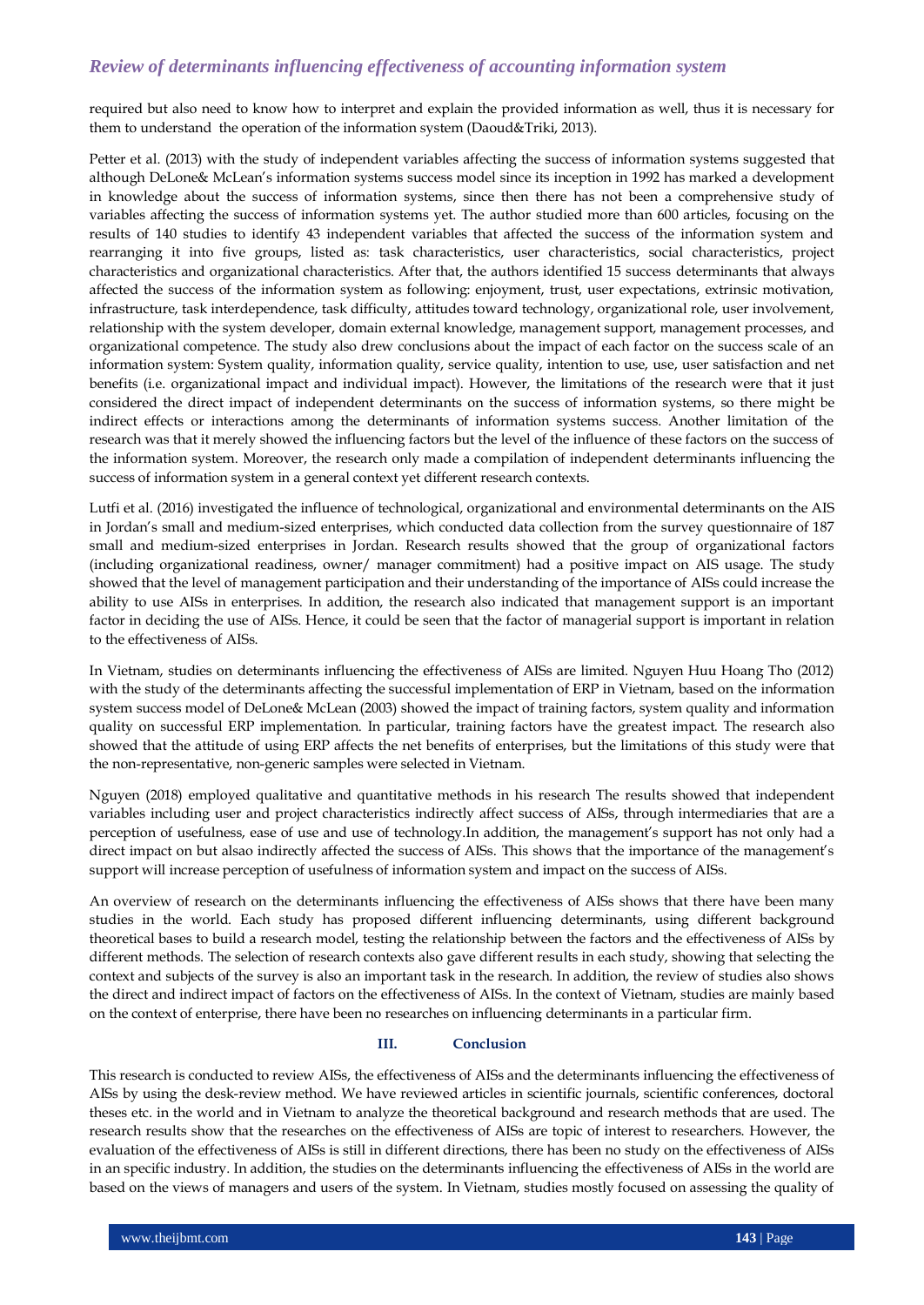AISs, organizing the AISs, improving the AISs at the analytical unit being an organization. Research on the effectiveness of AISs with analytical unit as an individual user of the AISs for a specific industry is not available. Studies on the subjects of determinants affecting the quality and success of the AISshave not considered the impact of determinants on the effectiveness of AISs such as: firm size, business time etc. Therefore, future studies in Vietnam should continue to conduct test on determinants affecting the effectiveness of AISs in particular industry, add new determinants based on interview and survey methods.

#### **References**

- [1]. Ali, A., Abd, R.M.S.,&Ismail, W.N.S (2012), "Predicting Con Predicting Continuance Intention to Use Accounting Information Systems Among SMEs in Terengganu. Malaysia", *Journal of Economics and Management*, 6 (2), 295-320.
- [2]. Al-Hiyari, A., AL-Mashregy, M.H.H., Mat, N.K.N. &Alekam, J.M. (2013), "Factors that affect accounting information system implementation and accounting information quality: A Survey in University Utara Malaysia", *American Journal of Economics*, 3(1), 27-31.
- [3]. Barki, H. &Hartwick, J. (1994), "Measuring User Participation, User Involvement, and User Attitude", MIS Quarterly, 10(2), 286-307.
- [4]. Belfo, F. &Trigo, A. (2013), "Accounting Information System: Tradition and Future Direction", *Procedia Technology*, 9, 536-546.
- [5]. Byrd, T.A. & Turner, D.E. (2000), "Measuring the Flexibility of Information Technology Infrastructure: Exploratory Analysis of a Construct", *Journal of Management Information Systems*, 17(1), 167-208.
- [6]. Chalu, H. (2012), "Analysis of Stakeholder Factors Influencing the Effectiveness of Accounting Information Systems in Tanzania"s Local Authorities", *Business Management Review*, 16(1), 1-32.
- [7]. Choe, J.M. (1996), "The Relationships among Performance of Accounting Information Systems, Influence Factors, and Evolution Level of Information Systems", *Journal of Management Information Systems*, 12(4), 215-239.
- [8]. Choe, J.M. (1998), "The Effects of User participation on the design of Accounting Information Systems", *Journal of Information & Management*, 34.
- [9]. Davis, F.D. (1989), "Perceived Usefulness, Perceived Ease of Use, and User Acceptance of Information Technology", *MIS Quarterly*, 13(3), 319-340.
- [10].De Guinea, A.O., Kelley, H. & Hunter, M.G. (2005), "Information Systems Effectiveness in Small Business: Extending a Singapore Model in Canada", Journal of Global Information Management, 13(3), 55-70.
- [11].DeLone, W.H. & McLean, E.R. (1992), "Information system success: The quest for the dependent variable", *Information Systems Research*, 3(1), 60-95.
- [12].DeLone, W.H. & McLean, E.R (2003), "The DeLone and McLean model of information systems success: A tenyear update", *Journal of Management Information Systems*, 19(4), 9-30.
- [13].Doll, W.J. &Torkzadeh, G. (1988), "The Measurement of End-User Computing Satisfaction", *MIS Quarterly*, 12(2), 259.
- [14].Doom, C., Milis, K., Poelmans, S. &Bloemen, E. (2010), "Critical success factors for ERP implementation in Belgian SMEs", *Journal of Enterprise Information Management*, 23(3), 378-406.
- [15].Dang LanAnh (2019), "*Improving the Cost Management Accounting Information System in the Hotels of MuongThanh Group*", Doctoral Dissertation, Academy of Finance, Vietnam.
- [16].Ferguson, C. &Seow, P. (2011), "Accounting information systems research over the past decade: Past and future trends", *Accounting and Finance*, 51, 235-251.
- [17].Firmin, P.A. (1966), "The Potential of Accounting as a Management Information System", *Management International Review*, 6(2), 45-55.
- [18].Fishbein, M. &Ajzen, I. (1975), *Belief, attitude, intention, and behavior: An introduction to Theory and Research*, MA: Addison-Wesley.
- [19].Gable, G.G., Sedera, D. & Chan, T. (2003), "Enterprise Systems Success: A Measurement Model", *Twenty-Fourth International Conference on Information System*, Seattle, USA, 576-591.
- [20].Gatian, A.W. (1994), "Is User Satisfaction a valid measure of System Effectiveness", *Information and Management*, 26, 119-131.
- [21].Gordon, L.A., Larker, D.F. &Tuggle, F.D. (1978), "Strategic decision processes and the design of accounting information systems: Conceptual Linkages", *Accounting, Organizations and Society*, 3(3/4), 203-213.
- [22].Gordon, L.A. & Miller, D. (1976), 'A contingency framework for the design of accounting information systems', *Accounting, Organizations and Society*, 1(1), 59-69.
- [23].Grabski, S.V., Leech, S.A. & Schmidt, P.J. (2011), "A Review of ERP Research: A Future Agenda for Accounting Information Systems", *Journal of Information Systems*, 25(1), 37-78.
- [24].Grover, V., Jeong, S.R. &Segars, A.H. (1996), "Information systems effectiveness: The construct space and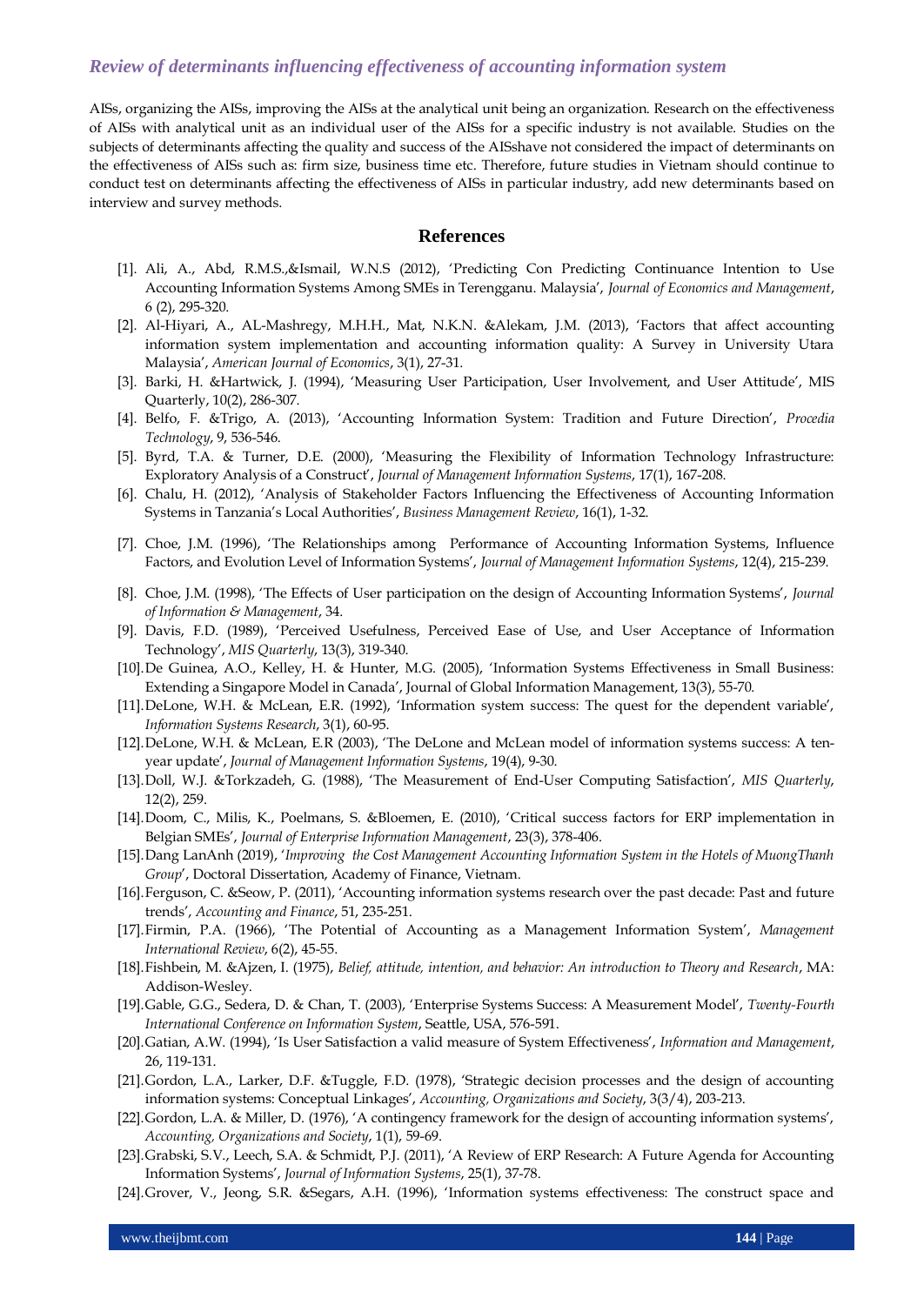patterns of application", *Information and Management,* 31, 177-191.

- [25].Hall, J.A. (2012), *Accounting Information Systems,* 8th Edition, South-Western Cengage Learning, United States of America
- [26].Hamilton, S. &Chervany, N.L. (1981), "Evaluating Information System Effectiveness Part I: Comparing Evaluation Approaches", *MIS Quarterly*, 5(3), 55-69.
- [27].Ho, M.H. (2013), "*Organizing the cost management accounting information system in garmententerprise in Vietnam'*, Doctoral Thesis, National Economics University, Vietnam.
- [28].Ifinedo, P. (2008), "Impacts of business vision, top management support, and external expertise on ERP success", *Business Process Management Journal*, 14(4), 551-568.
- [29].Ismail, N.A. (2009), "Factors Influencing AIS effectiveness among Manufacturing SMEs: Evidence from Malaysia", *The Electronic Journal on Information Systems in Developing Countries*, 38, 1-19.
- [30].Ives, B., Olson, M.H. & Baroudi, J.J. (1983), "The measurement of user information satisfaction", *Magazine Communications of the ACM,* 26(10), 785-793.
- [31].Kharuddin, S., Ashhari, Z.M. & Nassir, A.M. (2010), "Information System and Firms" Performance: The Case of Malaysian Small Medium Enterprise", *International Business Research*, 3 (4), 28-35.
- [32].Marshall, D.M. (1972), 'Determining an Optimal Accounting Information System for an Unidentified User', *Journal of Accounting Research*, 10(2), 286-307.
- [33].Meyer, J.P. & Allen, N.J. (1991), "A three-component conceptualization of organizational commitment", *Human Resource Management Review*, 1(1), 61-89.
- [34].Mitchell, F., Reid, G.C. & Terry, N.G. (1997), "Venture Capital Supply and Accounting Information System Development", *Entrepreneurship Theory and Practice*, 21(4), 45-62.
- [35].Myers, B.L., Kappelman, L.A. &Prubutok, V.R. (1997), "A Comprehensive Model for Assessing the Quality and Productivity of the Information Systems Function: Toward a Theory for Information System Assessment', *Information Resources Management Journal*, 10(1), 6-25.
- [36].Nancy, A.B., Simkin, M.G. & Norman, C.S. (2009), *Accounting Information Systems,* 11th Edition, John Wiley & Sons, INC, United States of America
- [37].Nguyen, P.B.A. (2018), "The factors affecting the success of the Accounting information system in Vietnamese enterprises", Doctoral Thesis, University of Economic Ho Chi Minh City, Vietnam.
- [38].Nguyen, H.H.T. (2012), "Factors affecting the successful implementation of a resource planning system (ERP) in Vietnam: An improved application of elements of a successful information system model", Hue University Journal of Science, 72B(3), 343-353.
- [39]. Nguyen, M.T. (2011), 'Processed approach The basis to improve the efficiency of the accounting information system", Accounting & Auditing Review, 5, 20-23.
- [40].Lutfi, A.A., Idris, K.M. &Mohamad, R. (2016), "The influence of Technological, Organizational and Environment Factors on Accounting Information System among Jordanian Small and Medium-sized Enterprises", *International Journal of Economics and Financial Issues,* 6, 240-248.
- [41].Onaolapo, A.A. &Odetayo, T.A. (2012), "Effect of Accounting Information System on Organisational Effectiveness: A Case Study of Selected Construction Companies in Ibadan, Nigeria', American Journal of *Business and Management,* 1(4), 183-189.
- [42].Pham, N.T. (2007), "The role of accounting information system in evaluating the performance of joint stock companies", *Accounting & Auditing Review*, 4, 23-25.
- [43].Petter, S., DeLone, W. & McLean, E. (2008), "Measuring information system success: models, dimensions, measures, and interrelationships", *European Journal of Information Systems*, 17, 236-263.
- [44].Petter, S., DeLone, W. & McLean, E. (2013), "Information Systems Success: The Quest for the Independent Variables", *Journal of Management Information Systems*, 29(4), 7-62.
- [45].Pierre, A-K., Khalil, G., Marwan, K., Nivine, G. &Tarek, A. (2013), "The Tendency for Using Accounting Information Systems: An Assessment", *Journal of Management Information Systems*, 10(2), 72-105.
- [46].Pitt, L.F., Watson, R.T. &Kavan, C.B. (1995), "Service Quality: A Measure of Information System Effectiveness", *MIS Quarterly*, 19(2), 173-187.
- [47]. Poon, J.M.L. (2004), 'Effects of performance appraisal politics on job satisfaction and turnover intention', *Emerald Group Publishing*, 33(3), 322-334.
- [48].Poston, R.S., Grabski, S.V. (2000), "Accounting information systems research: Is it another QWERTY?",*International Journal of Accounting Information Systems*, 1(1), 9-53.
- [49].Ramazani, M. &Allahyari, A. (2013), "Compatibility and Flexibility of Accounting Information Systems", *Journal of Emerging Trends in Computing and Information Science*, 4(3), 290-295.
- [50].Ramazani, M. &Zanjani, F.V.M. (2012), "Accounting Software Expectation Gap Based on Features of Accounting Information Systems (AISs)", *Journal of Emerging Trends in Computing and Information Sciences,* 11(3),